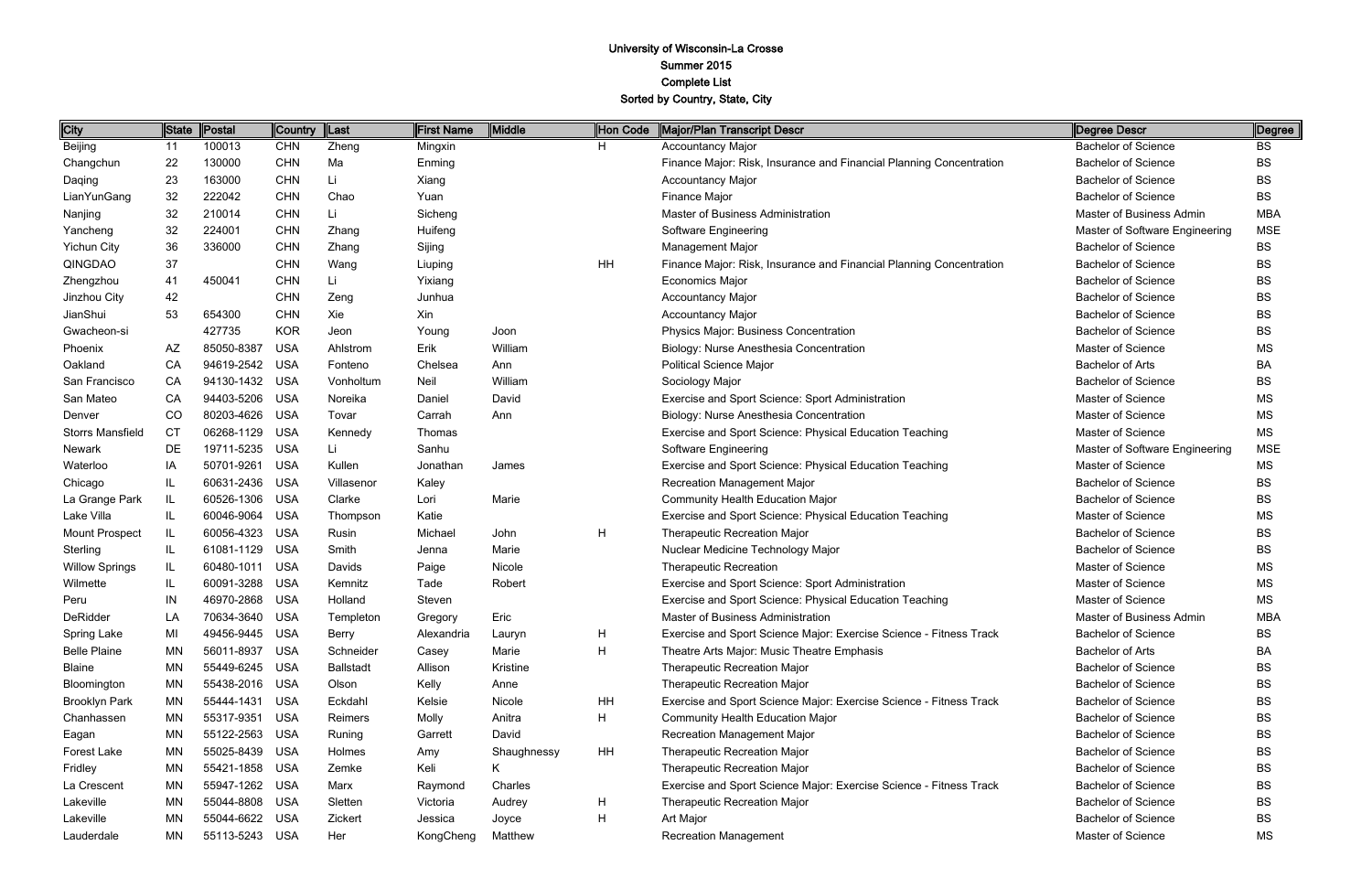| City                 | State     | Postal     | Country    | Last       | First Name     | Middle      | Hon Code  | Major/Plan Transcript Descr                                                 | Degree Descr               | Degree      |
|----------------------|-----------|------------|------------|------------|----------------|-------------|-----------|-----------------------------------------------------------------------------|----------------------------|-------------|
| Lino Lakes           | ΜN        | 55038-4500 | <b>USA</b> | Nelson     | Anna           | Zey         | H.        | Exercise and Sport Science Major: Exercise Science - Fitness Track          | <b>Bachelor of Science</b> | <b>BS</b>   |
| Mankato              | MN        | 56001-5248 | <b>USA</b> | Enter      | Tanner         | Fredric     |           | Psychology Major                                                            | <b>Bachelor of Science</b> | <b>BS</b>   |
| Plymouth             | <b>MN</b> | 55442-1937 | <b>USA</b> | Dahl       | Taylor         | Margaret    |           | <b>Therapeutic Recreation Major</b>                                         | <b>Bachelor of Science</b> | ВS          |
| Plymouth             | <b>MN</b> | 55441-2256 | <b>USA</b> | Schik      | Michaela       | Elizabeth   |           | Radiation Therapy Major                                                     | <b>Bachelor of Science</b> | ВS          |
| Rochester            | <b>MN</b> | 55901-2600 | <b>USA</b> | Carlson    | Zachary        | Tasse       |           | Exercise and Sport Science: Sport Administration                            | Master of Science          | <b>MS</b>   |
| Rochester            | <b>MN</b> | 55904-9069 | <b>USA</b> | Lacey      | Jacob          | James       |           | <b>Public Administration Major</b>                                          | <b>Bachelor of Science</b> | ВS          |
| Rochester            | <b>MN</b> | 55904-6660 | <b>USA</b> | Minske     | Michael        | Palmer      |           | <b>Recreation Management Major</b>                                          | <b>Bachelor of Science</b> | ВS          |
| <b>Saint Charles</b> | <b>MN</b> | 55972-1059 | <b>USA</b> | Schleusner | Christian      | Juvick      |           | Computer Science Major                                                      | <b>Bachelor of Science</b> | <b>BS</b>   |
| Saint Paul           | <b>MN</b> | 55126-5917 | <b>USA</b> | Willson    | <b>Tess</b>    | Nicole      | H         | <b>Community Health Education Major</b>                                     | <b>Bachelor of Science</b> | ВS          |
| <b>Spring Park</b>   | MN        | 55384-4520 | <b>USA</b> | Peterson   | Kyle           |             |           | Exercise and Sport Science: Human Performance                               | Master of Science          | <b>MS</b>   |
| Waseca               | <b>MN</b> | 56093-3511 | <b>USA</b> | Grant      | Joseph         |             |           | Computer Science Major                                                      | <b>Bachelor of Science</b> | ВS          |
| White Bear Lake      | MN        | 55110-2703 | <b>USA</b> | Napolski   | Madeline       | Mabel       |           | Theatre Arts Major: Performance Emphasis                                    | <b>Bachelor of Arts</b>    | BA          |
| Winona               | <b>MN</b> | 55987-9251 | <b>USA</b> | Richter    | Jenna          | Marie       | H         | <b>Community Health Education Major</b>                                     | <b>Bachelor of Science</b> | ВS          |
| Asheville            | <b>NC</b> | 28803-8700 | <b>USA</b> | Green      | <b>Brandon</b> | Maxwell     |           | Exercise and Sport Science: Physical Education Teaching                     | Master of Science          | <b>MS</b>   |
| <b>Bismarck</b>      | <b>ND</b> | 58504-8850 | <b>USA</b> | Imdieke    | Benjamin       | Jacob       |           | Biology: Nurse Anesthesia Concentration                                     | Master of Science          | <b>MS</b>   |
| Hudson               | <b>NY</b> | 12534-3816 | <b>USA</b> | Hunter     | Mackenzie      | Judith Anne |           | Exercise and Sport Science: Physical Education Teaching                     | Master of Science          | <b>MS</b>   |
| Medina               | <b>NY</b> | 14103-1119 | <b>USA</b> | Laszewski  | <b>Bridget</b> | Ann         |           | Exercise and Sport Science: Physical Education Teaching                     | Master of Science          | <b>MS</b>   |
| Pittsford            | <b>NY</b> | 14534-2564 | <b>USA</b> | Levine     | Alexandra      |             |           | Exercise and Sport Science: Physical Education Teaching                     | Master of Science          | <b>MS</b>   |
| Portland             | <b>OR</b> | 97229-1573 | <b>USA</b> | Eastham    | Daniel         | Jay         |           | Exercise and Sport Science: Sport Administration                            | Master of Science          | MS          |
| Antigo               | WI        | 54409-1121 | <b>USA</b> | Haakenson  | <b>Brook</b>   | Ann         |           | <b>Recreation Management Major</b>                                          | <b>Bachelor of Science</b> | ВS          |
| Antigo               | WI        | 54409-1133 | <b>USA</b> | Sharon     | Jacob          | Robert      |           | <b>Finance Major</b>                                                        | <b>Bachelor of Science</b> | ВS          |
| Appleton             | WI        | 54915-4664 | <b>USA</b> | Coenen     | Johnathon      | Kevin       |           | Exercise and Sport Science Major: Sport Management                          | <b>Bachelor of Science</b> | ВS          |
| Appleton             | WI        | 54915-7527 | <b>USA</b> | George     | Angela         | Marie       |           | Exercise and Sport Science Major: Exercise Science - Fitness Track          | <b>Bachelor of Science</b> | ВS          |
| Appleton             | WI        | 54914-5248 | <b>USA</b> | Guled      | Fatima         |             |           | Women's Studies Major                                                       | <b>Bachelor of Science</b> | ВS          |
| Appleton             | WI        | 54915-5212 | <b>USA</b> | Neubert    | Laura          | Kathryn     | H         | <b>Therapeutic Recreation Major</b>                                         | <b>Bachelor of Science</b> | ВS          |
| Appleton             | WI        | 54911-5559 | <b>USA</b> | Ross       | Alexander      | Joseph      |           | <b>German Studies Major</b>                                                 | <b>Bachelor of Arts</b>    | BA          |
| Arcadia              | WI        | 54612-8254 | <b>USA</b> | Tamke      | Danielle       | Elizabeth   |           | <b>Professional Development</b>                                             | Master of Educ - Prof Dev  | <b>MEPD</b> |
| Athens               | WI        | 54411-9350 | <b>USA</b> | Mroczenski | Joel           | E           | <b>HH</b> | Exercise and Sport Science Major: Exercise Science - Fitness Track          | <b>Bachelor of Science</b> | ВS          |
| <b>Baldwin</b>       | WI        | 54002-5140 | <b>USA</b> | Kippes     | Hannah         | Kay         |           | Therapeutic Recreation Major                                                | <b>Bachelor of Science</b> | BS          |
| <b>Bancroft</b>      | WI        | 54921-9751 | USA        | Fletcher   | Jeff           | Alan        |           | Exercise and Sport Science Major: Sport Management                          | <b>Bachelor of Science</b> | BS          |
| Bangor               | WI        | 54614-9304 | USA        | Schneider  | Matthew        | David       | H         | Exercise and Sport Science Major: Sport Management                          | <b>Bachelor of Science</b> | BS          |
| Baraboo              | WI        | 53913-1032 | USA        | Miescke    | Amara          | Kay         | HH        | Radiation Therapy Major                                                     | <b>Bachelor of Science</b> | BS          |
| <b>Bear Creek</b>    | WI        | 54922-9614 | <b>USA</b> | Raschke    | Kayla          | М           | н         | Therapeutic Recreation Major                                                | <b>Bachelor of Science</b> | BS          |
| Beaver Dam           | WI        | 53916-9356 | <b>USA</b> | Neitzel    | Brad           | Fredrick    |           | Exercise and Sport Science Major: Exercise Science - Pre-professional Track | <b>Bachelor of Science</b> | BS          |
| Beaver Dam           | WI        | 53916-9356 | <b>USA</b> | Neitzel    | Brad           | Fredrick    |           | <b>Nutrition Minor</b>                                                      | <b>Bachelor of Science</b> | BS          |
| Beaver Dam           | WI        | 53916-9356 | <b>USA</b> | Neitzel    | Brad           | Fredrick    |           | Psychology Minor                                                            | <b>Bachelor of Science</b> | BS          |
| Beaver Dam           | WI        | 53916-9356 | <b>USA</b> | Neitzel    | Brad           | Fredrick    |           |                                                                             | <b>Bachelor of Science</b> | BS          |
| Blanchardville       | WI        | 53516-9122 | <b>USA</b> | Meudt      | Jeremy         | William     | Н         | Radiation Therapy Major                                                     | <b>Bachelor of Science</b> | BS          |
| <b>Blue Mounds</b>   | WI        | 53517-9535 | <b>USA</b> | Weber      | Kali           | Victoria    | Н         | <b>Therapeutic Recreation Major</b>                                         | <b>Bachelor of Science</b> | BS          |
| <b>Brookfield</b>    | WI        | 53045-5107 | <b>USA</b> | Benz       | Derek          | Douglas     |           | Exercise and Sport Science Major: Exercise Science - Fitness Track          | <b>Bachelor of Science</b> | BS          |
| <b>Brookfield</b>    | WI        | 53045-4803 | <b>USA</b> | Casey      | William        |             |           | <b>Biology Major: Environmental Science Concentration</b>                   | <b>Bachelor of Science</b> | BS          |
| Brooklyn             | WI        | 53521-9453 | USA        | Jones      | Brandon        | Creed       |           | Exercise and Sport Science Major: Exercise Science - Fitness Track          | <b>Bachelor of Science</b> | BS          |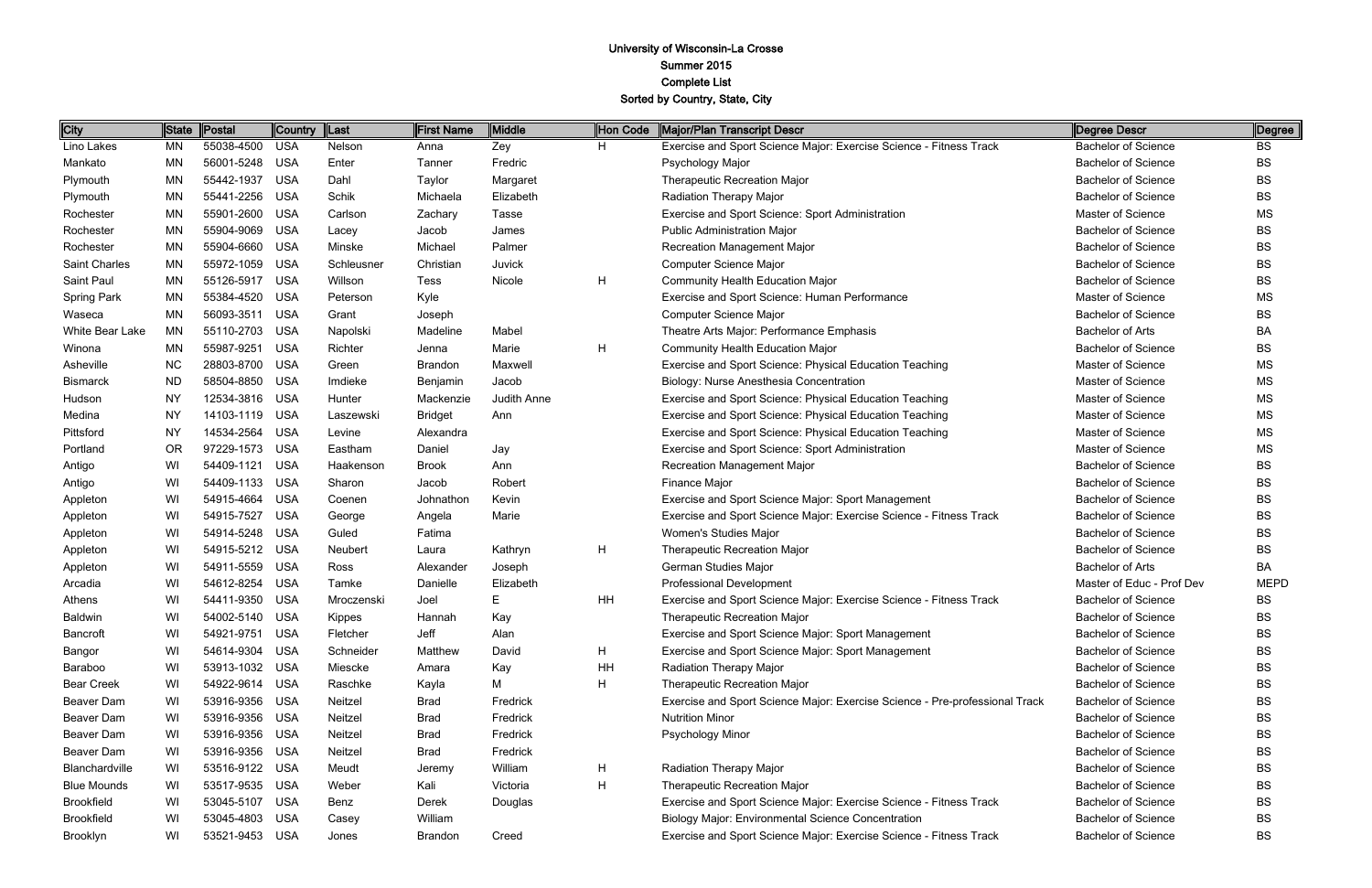| <b>City</b>         | State | Postal         | Country    | ∥Last           | First Name      | <b>Middle</b> | Hon Code | Major/Plan Transcript Descr                                                 | Degree Descr               | Degree      |
|---------------------|-------|----------------|------------|-----------------|-----------------|---------------|----------|-----------------------------------------------------------------------------|----------------------------|-------------|
| <b>Brownsville</b>  | WI    | 53006-1133     | <b>USA</b> | Soboleski       | Jenna           | Lynn          | H.       | <b>Therapeutic Recreation Major</b>                                         | <b>Bachelor of Science</b> | <b>BS</b>   |
| Burlington          | WI    | 53105-7509     | <b>USA</b> | Happ            | Jennifer        | Lynn          |          | <b>Therapeutic Recreation</b>                                               | Master of Science          | <b>MS</b>   |
| <b>Burnett</b>      | WI    | 53922-9734     | <b>USA</b> | Berkevich       | Jessica         | Lee           |          | Recreation Management Major                                                 | <b>Bachelor of Science</b> | BS          |
| <b>Butternut</b>    | WI    | 54514-8609     | <b>USA</b> | Yanko           | Kali            | Marie         |          | <b>Recreation Minor</b>                                                     | <b>Bachelor of Science</b> | BS          |
| <b>Butternut</b>    | WI    | 54514-8609     | <b>USA</b> | Yanko           | Kali            | Marie         |          | <b>Therapeutic Recreation Major</b>                                         | <b>Bachelor of Science</b> | BS          |
| Cambridge           | WI    | 53523-9795     | <b>USA</b> | McCormick       | Tara            | Alane         |          | <b>Management Major</b>                                                     | <b>Bachelor of Science</b> | <b>BS</b>   |
| Cazenovia           | WI    | 53924-7183     | <b>USA</b> | Schmitt         | Kayla           | Marie         |          | Exercise and Sport Science Major: Exercise Science - Fitness Track          | <b>Bachelor of Science</b> | <b>BS</b>   |
| Cedarburg           | WI    | 53012-9113     | <b>USA</b> | Collins         | Christina       | Marie         | H        | Radiation Therapy Major                                                     | <b>Bachelor of Science</b> | BS          |
| Chippewa Falls      | WI    | 54729-3401     | <b>USA</b> | <b>Balsiger</b> | Martino         | Alcy          |          | <b>Political Science Major</b>                                              | <b>Bachelor of Arts</b>    | ВA          |
| Colfax              | WI    | 54730-4620     | <b>USA</b> | Rogers          | Kaycee          | Danielle      |          | <b>Professional Development</b>                                             | Master of Educ - Prof Dev  | <b>MEPD</b> |
| Columbus            | WI    | 53925-8963     | <b>USA</b> | Groh            | Emily           | Jean          | H        | <b>Community Health Education Major</b>                                     | <b>Bachelor of Science</b> | BS          |
| Columbus            | WI    | 53925-1224     | <b>USA</b> | O'Brien         | Molly           | Catherine     |          | Exercise and Sport Science: Sport Administration                            | Master of Science          | MS          |
| Cudahy              | WI    | 53110-2107     | <b>USA</b> | Greenmier       | Mark            | Peter         |          | Exercise and Sport Science: Sport Administration                            | Master of Science          | <b>MS</b>   |
| Custer              | WI    | 54423-9767     | <b>USA</b> | Adamczak        | Kyle            | James         |          | <b>Chemistry Major</b>                                                      | <b>Bachelor of Science</b> | BS          |
| De Pere             | WI    | 54115-8125     | <b>USA</b> | Konkle          | Dylan           | Paul          |          | <b>Biology Major: Biomedical Science Concentration</b>                      | <b>Bachelor of Science</b> | BS          |
| Delafield           | WI    | 53018-1203     | <b>USA</b> | Lyman           | Amelia          | Clementine    |          | <b>Community Health Education Major</b>                                     | <b>Bachelor of Science</b> | BS          |
| Delafield           | WI    | 53018-1443     | <b>USA</b> | Rauwald         | Tessa           | Rose          |          | <b>Marketing Major</b>                                                      | <b>Bachelor of Science</b> | BS          |
| Dorchester          | WI    | 54425-9616     | <b>USA</b> | Uhlig           | Emily           | Ann           |          | <b>Community Health Education Major</b>                                     | <b>Bachelor of Science</b> | BS          |
| Eau Claire          | WI    | 54703-9746     | <b>USA</b> | Kumferman       | Kristine        |               | HH       | <b>Biology Major</b>                                                        | <b>Bachelor of Science</b> | BS          |
| Edgar               | WI    | 54426-9773     | <b>USA</b> | Viegut          | Nicholas        | James         |          | Exercise and Sport Science Major: Exercise Science - Fitness Track          | <b>Bachelor of Science</b> | <b>BS</b>   |
| <b>Elkhart Lake</b> | WI    | 53020-1302     | <b>USA</b> | Watry           | Chelsea         | Rae           |          | <b>Community Health Education Major</b>                                     | <b>Bachelor of Science</b> | BS          |
| Elm Grove           | WI    | 53122-1710     | <b>USA</b> | <b>Berens</b>   | Addie           | M             |          | Exercise and Sport Science Major: Exercise Science - Pre-professional Track | <b>Bachelor of Science</b> | BS          |
| Ettrick             | WI    | 54627-8605     | <b>USA</b> | Jacobs          | <b>Brittany</b> | Jo            |          | <b>Community Health Education Major</b>                                     | <b>Bachelor of Science</b> | BS          |
| Evansville          | WI    | 53536-8448     | <b>USA</b> | Bjugstad        | Thomas          | Oscar         | HH       | Exercise and Sport Science Major: Exercise Science - Fitness Track          | <b>Bachelor of Science</b> | <b>BS</b>   |
| Fennimore           | WI    | 53809-1410     | <b>USA</b> | Winkers         | Jeffery         | Peter         |          | Exercise and Sport Science Major: Exercise Science - Fitness Track          | <b>Bachelor of Science</b> | BS          |
| Fitchburg           | WI    | 53593-9275     | <b>USA</b> | Hurt            | Stephanie       | Rae           |          | Professional Development                                                    | Master of Educ - Prof Dev  | <b>MEPD</b> |
| Fond du Lac         | WI    | 54937-7778     | <b>USA</b> | Halderson       | Amanda          | Marie         |          | Radiation Therapy Major                                                     | <b>Bachelor of Science</b> | BS          |
| Fort Atkinson       | WI    | 53538-1203     | <b>USA</b> | Mepham          | Joseph          | Dylan         | Н        | Exercise and Sport Science Major: Exercise Science - Pre-professional Track | <b>Bachelor of Science</b> | BS          |
| Fort Atkinson       | WI    | 53538-9181 USA |            | Rice            | Marlee          | Olivia        | н        | <b>Community Health Education Major</b>                                     | Bachelor of Science        | BS          |
| Fox Lake            | WI    | 53933-9780     | <b>USA</b> | <b>Buchda</b>   | Vanessa         | Rae           |          | <b>Professional Development</b>                                             | Master of Educ - Prof Dev  | <b>MEPD</b> |
| Franklin            | WI    | 53132-8124     | <b>USA</b> | Tubbs           | Rachael         | Lynn          |          | Radiation Therapy Major                                                     | <b>Bachelor of Science</b> | BS          |
| Gays Mills          | WI    | 54631-8157     | <b>USA</b> | Long            | Brady           | Lawrence      |          | <b>Political Science Major</b>                                              | <b>Bachelor of Science</b> | BS          |
| Genoa               | WI    | 54632-8752     | <b>USA</b> | <b>Boldon</b>   | Shawna          | Rae           |          | Therapeutic Recreation Major                                                | <b>Bachelor of Science</b> | BS          |
| Glenbeulah          | WI    | 53023-1149     | <b>USA</b> | Starnitcky      | Kathryn         | Ann           | H        | Therapeutic Recreation Major                                                | <b>Bachelor of Science</b> | BS          |
| Glenwood City       | WI    | 54013-3705     | <b>USA</b> | Kessler         | Drake           | Allen         |          | Physics Major: Biomedical Concentration                                     | <b>Bachelor of Science</b> | BS          |
| Gratiot             | WI    | 53541-9717     | <b>USA</b> | Martin          | Nicholaus       | Drake         |          | Exercise and Sport Science Major: Exercise Science - Fitness Track          | <b>Bachelor of Science</b> | BS          |
| Greendale           | WI    | 53129-1648     | <b>USA</b> | Labre           | Marvin          | Clay          |          | <b>Management Major</b>                                                     | <b>Bachelor of Science</b> | BS          |
| Greenleaf           | WI    | 54126-9232     | <b>USA</b> | Klister         | Karissa         | Marie         |          | <b>Accountancy Major</b>                                                    | <b>Bachelor of Science</b> | BS          |
| Hartford            | WI    | 53027-8808     | <b>USA</b> | Faust           | Sarah           | Audrey        | H        | <b>Community Health Education Major</b>                                     | <b>Bachelor of Science</b> | BS          |
| Hartland            | WI    | 53029-9114     | <b>USA</b> | <b>Batcher</b>  | Suzanne         | Ellen         |          | Radiation Therapy Major                                                     | <b>Bachelor of Science</b> | BS          |
| Hayward             | WI    | 54843-7672     | <b>USA</b> | Kelsey          | Anna            | Christine     |          | Therapeutic Recreation Major                                                | <b>Bachelor of Science</b> | BS          |
| Holcombe            | WI    | 54745-8771     | USA        | Sime            | Alec            | Gordon        |          | <b>Biology Major</b>                                                        | <b>Bachelor of Science</b> | BS          |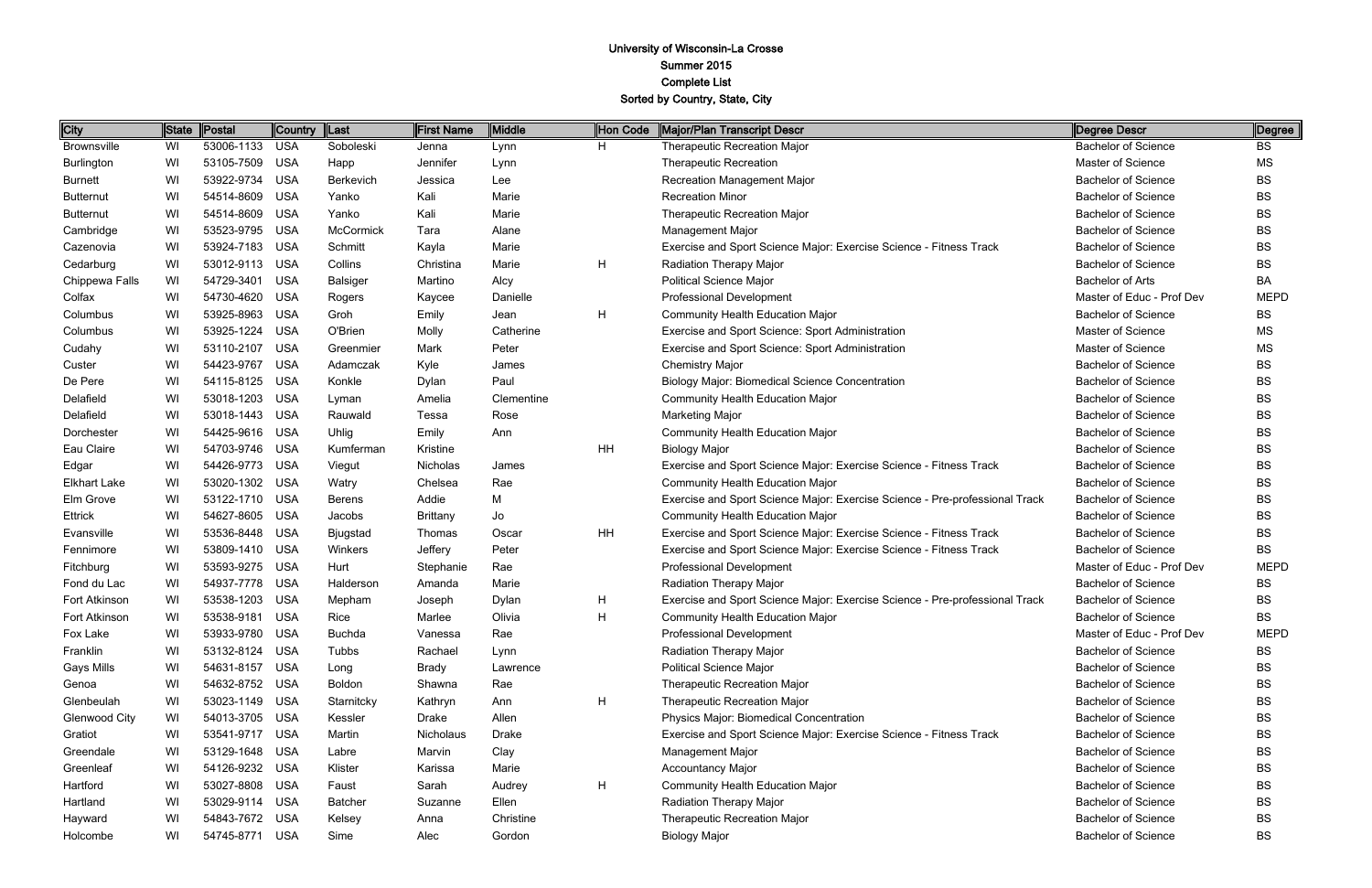| City          | State | Postal         | <b>Country</b> | Last           | First Name  | Middle         | Hon Code | Major/Plan Transcript Descr                                        | Degree Descr               | Degree      |
|---------------|-------|----------------|----------------|----------------|-------------|----------------|----------|--------------------------------------------------------------------|----------------------------|-------------|
| Holmen        | WI    | 54636          | <b>USA</b>     | Dibb           | Martha      | Kim            | H.       | Radiation Therapy Major                                            | <b>Bachelor of Science</b> | <b>BS</b>   |
| Holmen        | WI    | 54636-8625     | <b>USA</b>     | Founas         | Ahlam       |                |          | <b>Community Health Education: Public Health</b>                   | Master of Public Health    | <b>MPH</b>  |
| Holmen        | WI    | 54636-8721     | <b>USA</b>     | Johnson        | Alexander   |                |          | Biology: Nurse Anesthesia Concentration                            | <b>Master of Science</b>   | MS          |
| Holmen        | WI    | 54636-9780     | <b>USA</b>     | Lundstrom      | Janie       | Annette        |          | <b>Professional Development</b>                                    | Master of Educ - Prof Dev  | <b>MEPD</b> |
| Holmen        | WI    | 54636-9442     | <b>USA</b>     | Nedvidek       | Kristin     | Lynn           |          | Psychology Major                                                   | <b>Bachelor of Science</b> | <b>BS</b>   |
| Hortonville   | WI    | 54944-9368     | <b>USA</b>     | Schmitz        | Alissa      | Marie          |          | <b>Community Health Education Major</b>                            | <b>Bachelor of Science</b> | <b>BS</b>   |
| Hubertus      | WI    | 53033-9425     | <b>USA</b>     | Dano           | Rachael     | Lynn           |          | <b>Community Health Education Major</b>                            | <b>Bachelor of Science</b> | <b>BS</b>   |
| Hubertus      | WI    | 53033-9721     | <b>USA</b>     | Rudolph        | Paige       | Olivia         |          | Therapeutic Recreation Major                                       | <b>Bachelor of Science</b> | <b>BS</b>   |
| Janesville    | WI    | 53545-1261     | <b>USA</b>     | Clauer         | Lindsey     | Marie          | H        | Exercise and Sport Science Major: Exercise Science - Fitness Track | <b>Bachelor of Science</b> | <b>BS</b>   |
| Janesville    | WI    | 53546-5504     | <b>USA</b>     | Thompson       | Taylor      | Marie          |          | <b>International Business Major</b>                                | <b>Bachelor of Science</b> | <b>BS</b>   |
| Janesville    | WI    | 53546-5504     | <b>USA</b>     | Thompson       | Taylor      | Marie          |          | <b>Management Major</b>                                            | <b>Bachelor of Science</b> | <b>BS</b>   |
| Johnson Creek | WI    | 53038-9746     | <b>USA</b>     | Slavens        | David       | Edward         |          | Recreation Management Major                                        | <b>Bachelor of Science</b> | <b>BS</b>   |
| Kaukauna      | WI    | 54130-8435     | <b>USA</b>     | Verbeten       | Shawn       | Michael        | H        | <b>Community Health Education Major</b>                            | <b>Bachelor of Science</b> | <b>BS</b>   |
| Kenosha       | WI    | 53144-1518     | <b>USA</b>     | Flanagan       | Jessica     | Karen          |          | <b>Professional Development</b>                                    | Master of Educ - Prof Dev  | <b>MEPD</b> |
| Kiel          | WI    | 53042-4918     | <b>USA</b>     | Christopherson | Chris       | Daniel         |          | Exercise and Sport Science: Sport Administration                   | <b>Master of Science</b>   | ΜS          |
| Kohler        | WI    | 53044-1463     | <b>USA</b>     | Wolf           | Kendall     | Elizabeth      |          | Spanish Major                                                      | <b>Bachelor of Arts</b>    | BA          |
| La Crosse     | WI    | 54601-3866     | <b>USA</b>     | Asmus          | Jillian     | <b>Therese</b> | H        | Physics Major: Biomedical Concentration                            | <b>Bachelor of Science</b> | <b>BS</b>   |
| La Crosse     | WI    | 54601-3512     | <b>USA</b>     | Aussicker      | Allena      |                |          | <b>Therapeutic Recreation Major</b>                                | <b>Bachelor of Science</b> | <b>BS</b>   |
| La Crosse     | WI    | 54601-7874     | <b>USA</b>     | Embke          | Jessica     | Kay            |          | Sociology Major                                                    | <b>Bachelor of Science</b> | <b>BS</b>   |
| La Crosse     | WI    | 54601-4946     | <b>USA</b>     | Gould          | Kelsea      |                | H        | <b>Political Science Major</b>                                     | <b>Bachelor of Arts</b>    | BA          |
| La Crosse     | WI    | 54601-6091     | <b>USA</b>     | Hachmeister    | Katherine   |                |          | <b>Political Science Major</b>                                     | <b>Bachelor of Arts</b>    | BA          |
| La Crosse     | WI    | 54601-4845     | <b>USA</b>     | Hutchings      | Heather     | Christine      |          | <b>Biology: Microbiology Concentration</b>                         | <b>Master of Science</b>   | <b>MS</b>   |
| La Crosse     | WI    | 54601-7937     | <b>USA</b>     | Jantz          | Peter       | Kevin          |          | Biology: Nurse Anesthesia Concentration                            | Master of Science          | MS          |
| La Crosse     | WI    | 54601-5734     | <b>USA</b>     | Kloss          | Courtney    | Marie          |          | <b>Professional Development</b>                                    | Master of Educ - Prof Dev  | <b>MEPD</b> |
| La Crosse     | WI    | 54601-4911     | <b>USA</b>     | Kozelka        | Janyl       | Ann            |          | Psychology Major                                                   | <b>Bachelor of Science</b> | <b>BS</b>   |
| La Crosse     | WI    | 54601-6533     | <b>USA</b>     | Laws           | Trevor      | Allen          | H        | Physics Major: Business Concentration                              | <b>Bachelor of Science</b> | <b>BS</b>   |
| La Crosse     | WI    | 54601-7726     | <b>USA</b>     | Martin         | Ceilia      |                |          | <b>Management Major</b>                                            | <b>Bachelor of Science</b> | BS          |
| La Crosse     | WI    | 54601-8242     | <b>USA</b>     | Schneckloth    | Alicia      | Paulette       | HH       | Radiation Therapy Major                                            | <b>Bachelor of Science</b> | BS          |
| La Crosse     | WI    | 54601-4727     | <b>USA</b>     | Thornton       | Luke        | Daniel         |          | <b>Accountancy Major</b>                                           | <b>Bachelor of Science</b> | BS          |
| La Crosse     | WI    | 54603-2463     | USA            | Vue            | Mai See     |                |          | <b>Therapeutic Recreation Major</b>                                | <b>Bachelor of Science</b> | <b>BS</b>   |
| La Crosse     | WI    | 54603-3120     | <b>USA</b>     | Wall           | Jamie       |                |          | <b>Recreation Management</b>                                       | Master of Science          | ΜS          |
| La Crosse     | WI    | 54601-5064     | USA            | Wilhelmy       | Zachary     | Pasquale       |          | Communication Studies Major: Broadcast and Digital Media Emphasis  | <b>Bachelor of Science</b> | <b>BS</b>   |
| La Crosse     | WI    | 54601-3520     | <b>USA</b>     | Xu             | Yijun       |                |          | <b>Management Major</b>                                            | <b>Bachelor of Science</b> | BS          |
| La Crosse     | WI    | 54601-3811     | <b>USA</b>     | Zakem          | David       | George         |          | <b>Recreation Management</b>                                       | Master of Science          | <b>MS</b>   |
| La Farge      | WI    | 54639-8087     | <b>USA</b>     | Greenland      | Jordan      | Ray            |          | Exercise and Sport Science Major: Exercise Science - Fitness Track | <b>Bachelor of Science</b> | <b>BS</b>   |
| Lake Geneva   | WI    | 53147-1405     | <b>USA</b>     | Georgalas      | Christopher | Dean           |          | Exercise and Sport Science Major: Sport Management                 | <b>Bachelor of Science</b> | BS          |
| Lake Geneva   | WI    | 53147-4159     | USA            | Lewis          | Shelby      | Nicole         |          | Psychology Major                                                   | <b>Bachelor of Arts</b>    | BA          |
| Lancaster     | WI    | 53813-9525     | USA            | Burggraf       | Jeffrey     | John           |          | Exercise and Sport Science Major: Exercise Science - Fitness Track | <b>Bachelor of Science</b> | <b>BS</b>   |
| Lomira        | WI    | 53048-9207     | <b>USA</b>     | Luedtke        | Mitchell    | Leon           |          | Exercise and Sport Science Major: Sport Management                 | <b>Bachelor of Science</b> | <b>BS</b>   |
| Madison       | WI    | 53716-1419     | USA            | Jaeger         | Paul        | Francis        |          | <b>Radiation Therapy Major</b>                                     | <b>Bachelor of Science</b> | <b>BS</b>   |
| Madison       | WI    | 53705-5017     | USA            | Meyer          | Molly       | Rose           | H        | Psychology Major                                                   | <b>Bachelor of Arts</b>    | BA          |
| Madison       | WI    | 53715-1310 USA |                | Peterson       | Hayden      | <b>Tyler</b>   |          | Physics Major                                                      | <b>Bachelor of Science</b> | <b>BS</b>   |

| Degree Descr               | Degree      |
|----------------------------|-------------|
| <b>Bachelor of Science</b> | BS          |
| Master of Public Health    | MPH         |
| Master of Science          | МS          |
| Master of Educ - Prof Dev  | MEPD        |
| <b>Bachelor of Science</b> | BS          |
| <b>Bachelor of Science</b> | BS          |
| <b>Bachelor of Science</b> | <b>BS</b>   |
| <b>Bachelor of Science</b> | BS          |
| <b>Bachelor of Science</b> | BS          |
| <b>Bachelor of Science</b> | BS          |
| <b>Bachelor of Science</b> | BS          |
| <b>Bachelor of Science</b> | BS          |
| <b>Bachelor of Science</b> | BS          |
| Master of Educ - Prof Dev  | <b>MEPD</b> |
| Master of Science          | ΜS          |
| <b>Bachelor of Arts</b>    | BA          |
| <b>Bachelor of Science</b> | <b>BS</b>   |
| <b>Bachelor of Science</b> | BS          |
| <b>Bachelor of Science</b> | BS          |
| <b>Bachelor of Arts</b>    | BA          |
| <b>Bachelor of Arts</b>    | BA          |
| <b>Master of Science</b>   | ΜS          |
| Master of Science          | МS          |
| Master of Educ - Prof Dev  | <b>MEPD</b> |
| <b>Bachelor of Science</b> | BS          |
| <b>Bachelor of Science</b> | BS          |
| <b>Bachelor of Science</b> | BS          |
| <b>Bachelor of Science</b> | BS          |
| <b>Bachelor of Science</b> | BS          |
| <b>Bachelor of Science</b> | BS          |
| Master of Science          | ΜS          |
| Bachelor of Science        | <b>BS</b>   |
| <b>Bachelor of Science</b> | <b>BS</b>   |
| Master of Science          | ΜS          |
| Bachelor of Science        | BS          |
| Bachelor of Science        | BS          |
| Bachelor of Arts           | BА          |
| <b>Bachelor of Science</b> | BS          |
| <b>Bachelor of Science</b> | BS          |
| Bachelor of Science        | BS          |
| <b>Bachelor of Arts</b>    | BA          |
| <b>Bachelor of Science</b> | BS          |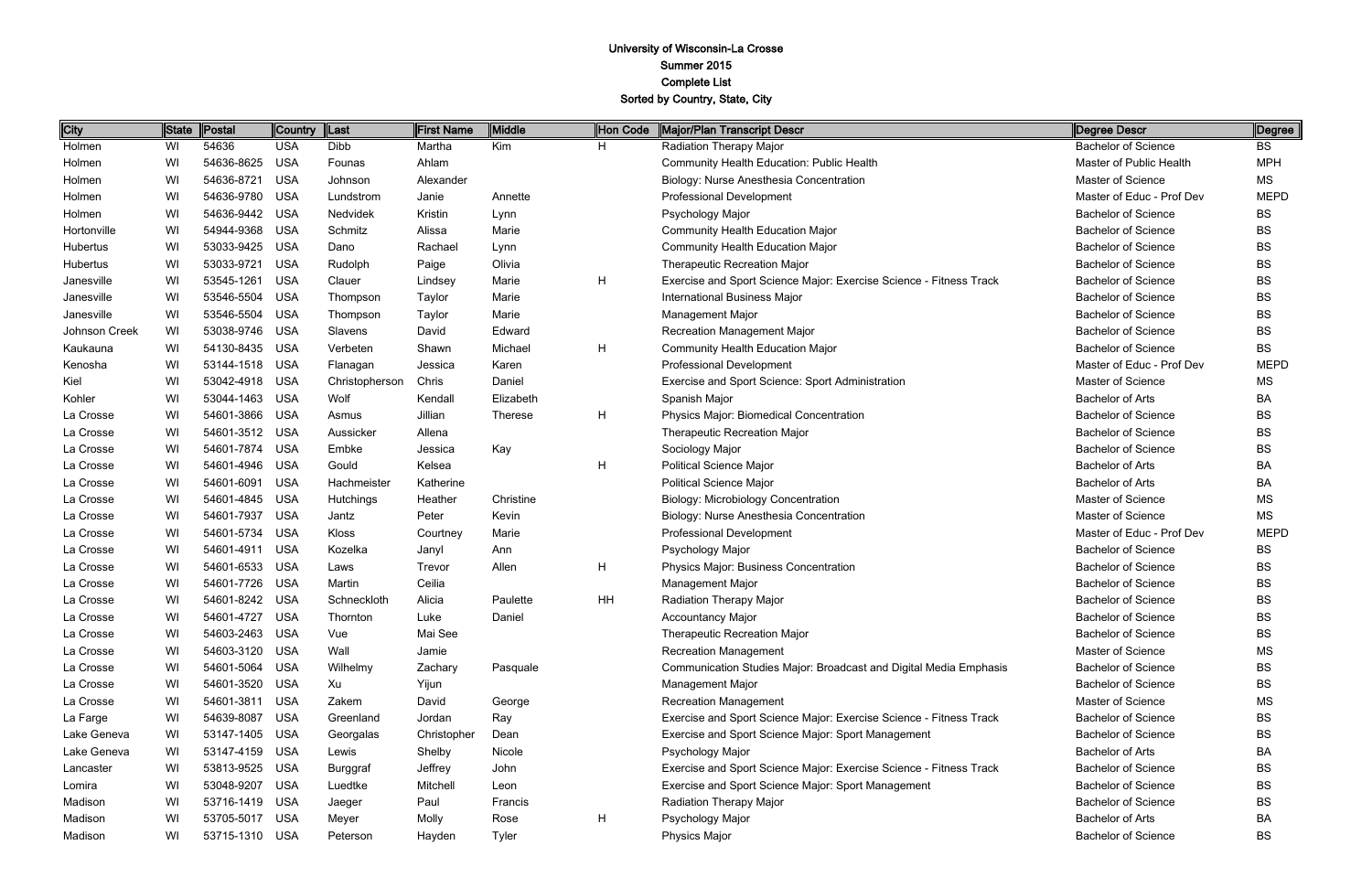| <b>City</b>          | State | Postal     | <b>Country</b> | ∥Last             | First Name     | Middle          | Hon Code | <b>Major/Plan Transcript Descr</b>                                          | Degree Descr               | Degree    |
|----------------------|-------|------------|----------------|-------------------|----------------|-----------------|----------|-----------------------------------------------------------------------------|----------------------------|-----------|
| Madison              | WI    | 53715-1310 | <b>USA</b>     | Scray             | Ashley         | Claire          |          | Management Major                                                            | <b>Bachelor of Science</b> | BS        |
| Manitowoc            | WI    | 54220-0917 | <b>USA</b>     | Taubenheim        | Alexander      | <b>Bradford</b> |          | Exercise and Sport Science Major: Sport Management                          | <b>Bachelor of Science</b> | BS        |
| Manitowoc            | WI    | 54220-3933 | <b>USA</b>     | Waak              | Matthew        | Philip          |          | Exercise and Sport Science Major: Sport Management                          | <b>Bachelor of Science</b> | BS        |
| Marshfield           | WI    | 54449-3217 | <b>USA</b>     | <b>Brandt</b>     | Lindsey        | Theresa         |          | Nuclear Medicine Technology Major                                           | <b>Bachelor of Science</b> | BS        |
| Marshfield           | WI    | 54449-2610 | <b>USA</b>     | Viegut            | August         | Michael         | H        | Psychology Major                                                            | <b>Bachelor of Science</b> | BS        |
| Medford              | WI    | 54451-1257 | <b>USA</b>     | Debruyne          | Jessica        | Lynn            | HH       | <b>Community Health Education Major</b>                                     | <b>Bachelor of Science</b> | BS        |
| Menomonee Falls      | WI    | 53051-0954 | <b>USA</b>     | Frailing          | Benjamin       | Andrew          |          | Recreation Management Major                                                 | <b>Bachelor of Science</b> | BS        |
| Menomonee Fls        | WI    | 53051-2053 | <b>USA</b>     | Zuehlke           | Stephanie      | Lee             |          | Radiation Therapy Major                                                     | <b>Bachelor of Science</b> | BS        |
| Menomonie            | WI    | 54751-3027 | <b>USA</b>     | Stevenson         | Matthew        | John            |          | Therapeutic Recreation Major                                                | <b>Bachelor of Science</b> | BS        |
| Mequon               | WI    | 53097-3234 | <b>USA</b>     | Cullen            | Kaitlin        | Rose            |          | <b>Biology Major</b>                                                        | <b>Bachelor of Science</b> | BS        |
| Mequon               | WI    | 53092-2144 | <b>USA</b>     | Hoffman           | Chelsea        |                 | HH       | Community Health Education Major                                            | <b>Bachelor of Science</b> | BS        |
| Mequon               | WI    | 53092-5553 | <b>USA</b>     | Mulhollon         | Shaunee        | M               | Η        | Therapeutic Recreation Major                                                | <b>Bachelor of Science</b> | BS        |
| Middleton            | WI    | 53562-1247 | <b>USA</b>     | Anderson          | Ashlee         | Marie           |          | Exercise and Sport Science Major: Sport Management                          | <b>Bachelor of Science</b> | BS        |
| Middleton            | WI    | 53562-4059 | <b>USA</b>     | <b>Nutt</b>       | Tessa          |                 | H        | Community Health Education Major                                            | <b>Bachelor of Science</b> | BS        |
| Middleton            | WI    | 53562-3617 | <b>USA</b>     | Zoroufy           | Jordan         | Patrick         | H        | <b>Political Science Major</b>                                              | <b>Bachelor of Arts</b>    | <b>BA</b> |
| Milwaukee            | WI    | 53217-5805 | <b>USA</b>     | Dziadowicz        | Peter          | Witold          | H        | Philosophy Major                                                            | <b>Bachelor of Arts</b>    | ВA        |
| Milwaukee            | WI    | 53222-4840 | <b>USA</b>     | Heindel           | Kelsey         | Magdalene       |          | <b>Community Health Education Major</b>                                     | <b>Bachelor of Science</b> | BS        |
| Milwaukee            | WI    | 53222-5023 | <b>USA</b>     | Potapenko         | Valentyn       |                 |          | Exercise and Sport Science: Sport Administration                            | <b>Master of Science</b>   | <b>MS</b> |
| Milwaukee            | WI    | 53211-3740 | <b>USA</b>     | Rybold            | Anthony        | Gene            |          | Management Major                                                            | <b>Bachelor of Science</b> | BS        |
| Mindoro              | WI    | 54644-8901 | <b>USA</b>     | Baumer            | Alyssa         | Marie           |          | Nuclear Medicine Technology Major                                           | <b>Bachelor of Science</b> | BS        |
| <b>Mineral Point</b> | WI    | 53565-8869 | <b>USA</b>     | Berning           | <b>Blake</b>   | Jordan          |          | Exercise and Sport Science: Sport Administration                            | Master of Science          | <b>MS</b> |
| <b>Mineral Point</b> | WI    | 53565-8935 | <b>USA</b>     | Lindsey           | lan            |                 |          | Biology: Nurse Anesthesia Concentration                                     | <b>Master of Science</b>   | <b>MS</b> |
| Minocqua             | WI    | 54548-9700 | <b>USA</b>     | <b>McClintock</b> | <b>Bailee</b>  | Marie           |          | Exercise and Sport Science Major: Exercise Science - Pre-professional Track | <b>Bachelor of Science</b> | BS        |
| Mount Pleasant       | WI    | 53406-6310 | <b>USA</b>     | Otto              | Ben            | James           |          | <b>Public Administration Major</b>                                          | <b>Bachelor of Science</b> | BS        |
| Mukwonago            | WI    | 53149-2033 | <b>USA</b>     | Rogaczewski       | Stephanie      | Nicole          |          | Exercise and Sport Science: Sport Administration                            | Master of Science          | <b>MS</b> |
| Muskego              | WI    | 53150-3859 | <b>USA</b>     | Hein              | Lauren         | Christine       |          | Radiation Therapy Major                                                     | <b>Bachelor of Science</b> | BS        |
| Neenah               | WI    | 54956-3318 | <b>USA</b>     | Lewien            | Kelsey         | <b>Brynn</b>    |          | Nuclear Medicine Technology Major                                           | <b>Bachelor of Science</b> | BS        |
| Neenah               | WI    | 54956-9039 | <b>USA</b>     | Rohe              | Robert         | Michael         | H        | Radiation Therapy Major                                                     | <b>Bachelor of Science</b> | BS        |
| Neenah               | WI    | 54956-9720 | <b>USA</b>     | Veldhorst         | Katelyn        | Elizabeth       |          | <b>Recreation Management</b>                                                | Master of Science          | <b>MS</b> |
| New Berlin           | WI    | 53151-2372 | USA            | Benash            | <b>Tyler</b>   | Joseph          |          | <b>Political Science Major</b>                                              | <b>Bachelor of Science</b> | BS        |
| New Berlin           | WI    | 53146-5224 | <b>USA</b>     | Cummings          | Maxwell        | Kevin           |          | <b>Marketing Major</b>                                                      | <b>Bachelor of Science</b> | BS        |
| New Berlin           | WI    | 53151-2626 | <b>USA</b>     | Heller            | Angela         | Margaret        |          | Management Major                                                            | <b>Bachelor of Science</b> | BS        |
| New Richmond         | WI    | 54017-8500 | <b>USA</b>     | Evans             | Margaret       |                 |          | Therapeutic Recreation Major                                                | <b>Bachelor of Science</b> | BS        |
| North Freedom        | WI    | 53951-9648 | <b>USA</b>     | Pfaff             | Brock          |                 |          | Exercise and Sport Science: Physical Education Teaching                     | Master of Science          | <b>MS</b> |
| Oak Creek            | WI    | 53154-2326 | <b>USA</b>     | <b>Kilps</b>      | Madeline       | M               | H        | Nuclear Medicine Technology Major                                           | <b>Bachelor of Science</b> | BS        |
| Oak Creek            | WI    | 53154-4003 | <b>USA</b>     | Sobiech           | Rebecca        | Jean            |          | <b>Community Health Education Major</b>                                     | <b>Bachelor of Science</b> | BS        |
| Oconomowoc           | WI    | 53066-3930 | <b>USA</b>     | Cronin            | Kelli          |                 |          | Therapeutic Recreation Major                                                | <b>Bachelor of Science</b> | BS        |
| Oconomowoc           | WI    | 53066-2768 | <b>USA</b>     | Hoessel           | Lindsay        | Erin            |          | <b>Biology Major</b>                                                        | <b>Bachelor of Science</b> | BS        |
| Oconomowoc           | WI    | 53066-2940 | <b>USA</b>     | Reier             | Abigail        | Marie           | HH       | <b>Therapeutic Recreation Major</b>                                         | <b>Bachelor of Science</b> | BS        |
| Oconto Falls         | WI    | 54154-1207 | <b>USA</b>     | Michalko          | <b>Bradley</b> | Steven          | H        | Exercise and Sport Science Major: Exercise Science - Pre-professional Track | <b>Bachelor of Science</b> | BS        |
| Omro                 | WI    | 54963-1789 | <b>USA</b>     | Loewen            | Trina          | M               |          | Radiation Therapy Major                                                     | <b>Bachelor of Science</b> | BS        |
| Omro                 | WI    | 54963-9612 | <b>USA</b>     | Pernaski          | Miranda        | Rose            |          | Radiation Therapy Major                                                     | <b>Bachelor of Science</b> | BS        |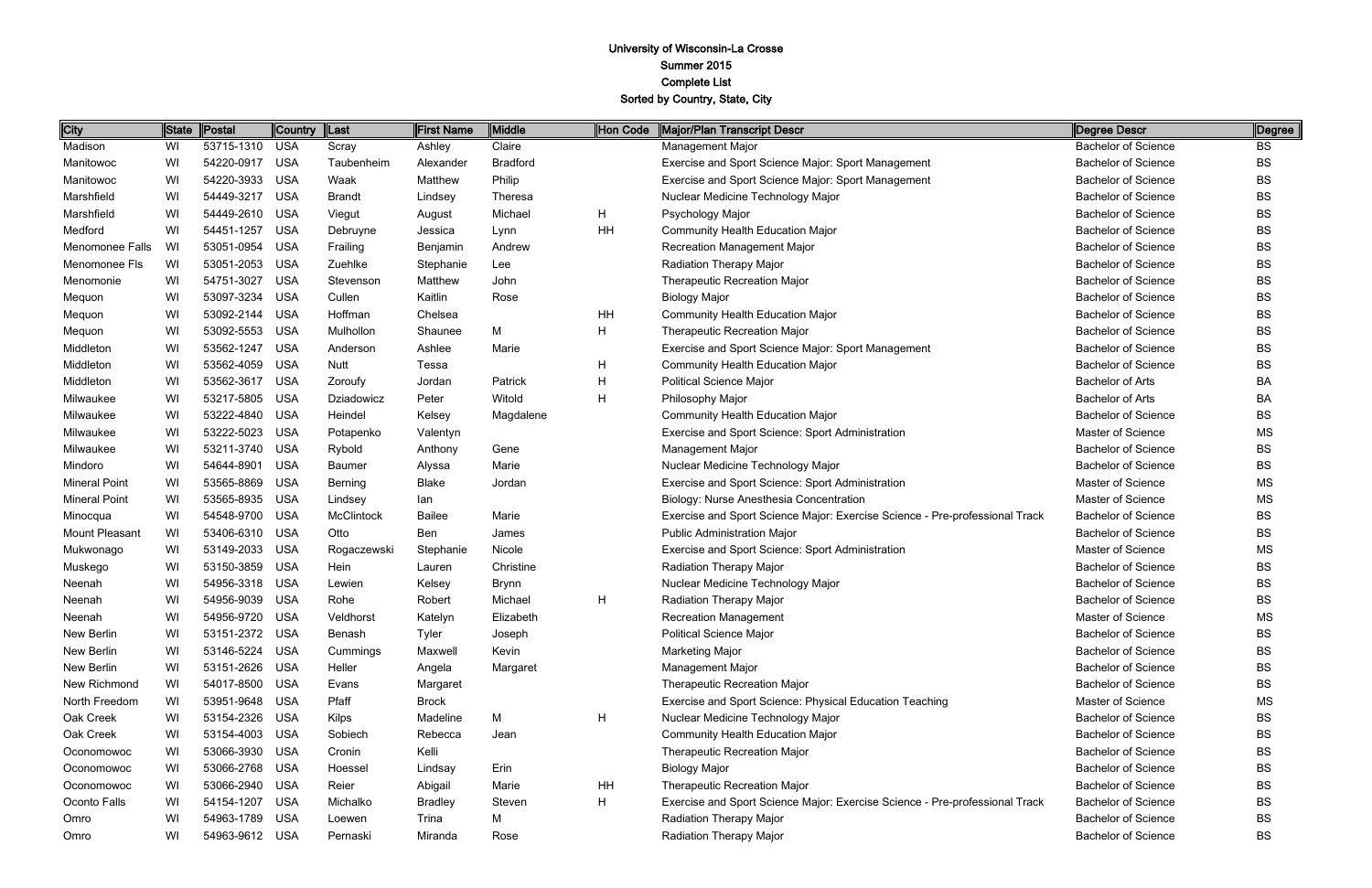| City                   | <b>State</b> | Postal         | <b>Country</b> | Last          | <b>First Name</b> | Middle    | Hon Code | Major/Plan Transcript Descr                                                                       | Degree Descr               | Degree      |
|------------------------|--------------|----------------|----------------|---------------|-------------------|-----------|----------|---------------------------------------------------------------------------------------------------|----------------------------|-------------|
| Onalaska               | WI           | 54650-8571     | <b>USA</b>     | Devlin        | Quinn             |           |          | Community Health Education: Public Health                                                         | Master of Public Health    | <b>MPH</b>  |
| Onalaska               | WI           | 54650-2519     | <b>USA</b>     | Hoeksema      | Kevin             | Michael   |          | Biology: Nurse Anesthesia Concentration                                                           | Master of Science          | MS          |
| Onalaska               | WI           | 54650-8924     | <b>USA</b>     | Johnson       | Diana             | Kay       |          | Biology: Nurse Anesthesia Concentration                                                           | Master of Science          | MS          |
| Onalaska               | WI           | 54650-8569     | <b>USA</b>     | Smetana       | Jillian           |           |          | Professional Development                                                                          | Master of Educ - Prof Dev  | <b>MEPD</b> |
| Onalaska               | WI           | 54650-9411     | <b>USA</b>     | Smith         | Richard           | Douglas   |          | Sociology Major                                                                                   | <b>Bachelor of Science</b> | <b>BS</b>   |
| Oregon                 | WI           | 53575-1354     | <b>USA</b>     | Helmkamp      | Justin            | Hayward   | H        | Recreation Management Major                                                                       | <b>Bachelor of Science</b> | <b>BS</b>   |
| Oregon                 | WI           | 53575-2572     | <b>USA</b>     | Turk          | Brady             | Douglas   | H        | Exercise and Sport Science Major: Sport Management                                                | <b>Bachelor of Science</b> | <b>BS</b>   |
| Osceola                | WI           | 54020-4519     | <b>USA</b>     | Thorman       | Seren             | Day       | HH       | Exercise and Sport Science Major: Exercise Science - Pre-professional Track                       | <b>Bachelor of Science</b> | <b>BS</b>   |
| Oshkosh                | WI           | 54904-8471     | <b>USA</b>     | Quandt        | Megan             | Marie     | H.       | Therapeutic Recreation Major                                                                      | <b>Bachelor of Science</b> | <b>BS</b>   |
| Pardeeville            | WI           | 53954-8047     | <b>USA</b>     | Martin        | Paige             | Taylor    |          | <b>Accountancy Major</b>                                                                          | <b>Bachelor of Science</b> | <b>BS</b>   |
| Pardeeville            | WI           | 53954-9308     | <b>USA</b>     | Mitchell      | Ross              | Dylan     |          | <b>Biology Major</b>                                                                              | <b>Bachelor of Science</b> | <b>BS</b>   |
| Park Falls             | WI           | 54552-1906     | <b>USA</b>     | Armstrong     | Jacob             | Albert    |          | Recreation Management Major                                                                       | <b>Bachelor of Science</b> | <b>BS</b>   |
| Pewaukee               | WI           | 53072-4230     | <b>USA</b>     | <b>Stacks</b> | Jesse             | Dillon    |          | <b>Management Major</b>                                                                           | <b>Bachelor of Science</b> | <b>BS</b>   |
| Plover                 | WI           | 54467-2146     | <b>USA</b>     | Krayecki      | Chelsea           | Rae       |          | <b>Therapeutic Recreation Major</b>                                                               | <b>Bachelor of Science</b> | <b>BS</b>   |
| Plover                 | WI           | 54467-3502     | <b>USA</b>     | Peanasky      | Joshua            | Joseph    | H        | <b>Mathematics Major</b>                                                                          | <b>Bachelor of Science</b> | <b>BS</b>   |
| Port Edwards           | WI           | 54469-1207     | <b>USA</b>     | Morgan        | Sabrina           | Phyllis   | Н        | Exercise and Sport Science Major: Exercise Science - Fitness Track                                | <b>Bachelor of Science</b> | <b>BS</b>   |
| Port Washington        | WI           | 53074-9619     | <b>USA</b>     | Mueller       | Mallory           | Jean      |          | Exercise and Sport Science Major: Sport Management                                                | <b>Bachelor of Science</b> | <b>BS</b>   |
| Portage                | WI           | 53901-1220     | <b>USA</b>     | Bortz         | Mitchell          | Patrick   |          | Community Health Education Major                                                                  | <b>Bachelor of Science</b> | <b>BS</b>   |
| Prairie du Chien       | WI           | 53821-2900     | <b>USA</b>     | White         | Grace             | Koehler   |          | Recreation Management Major                                                                       | <b>Bachelor of Science</b> | <b>BS</b>   |
| Prairie du Sac         | WI           | 53578-9787     | <b>USA</b>     | Haasl         | Alyx              | Marie     |          | Radiation Therapy Major                                                                           | <b>Bachelor of Science</b> | <b>BS</b>   |
| Prairie du Sac         | WI           | 53578-9550     | <b>USA</b>     | Kindschi      | Jared             | William   |          | <b>Accountancy Major</b>                                                                          | <b>Bachelor of Science</b> | <b>BS</b>   |
| Prescott               | WI           | 54021-7737     | <b>USA</b>     | Stassen       | Peter             |           |          | Communication Studies Major: Organizational and Professional Communication Em Bachelor of Science |                            | <b>BS</b>   |
| Prescott               | WI           | 54021-1907     | <b>USA</b>     | Voss          | Rebecca           | Lynn      |          | Therapeutic Recreation Major                                                                      | <b>Bachelor of Science</b> | <b>BS</b>   |
| Racine                 | WI           | 53402-4076     | <b>USA</b>     | Appenzeller   | Hailey            | Renee     |          | <b>Biology Major</b>                                                                              | <b>Bachelor of Science</b> | <b>BS</b>   |
| Racine                 | WI           | 53406-1014     | <b>USA</b>     | Bauer         | Sarah             | Ann       |          | Exercise and Sport Science: Human Performance                                                     | Master of Science          | MS          |
| Racine                 | WI           | 53402-5329     | <b>USA</b>     | Leffler       | Rebecca           | Joyce     | H        | <b>Biology Major</b>                                                                              | <b>Bachelor of Science</b> | <b>BS</b>   |
| Reedsburg              | WI           | 53959-1317     | <b>USA</b>     | Noye          | Tara              | Ruth      | HH       | <b>Community Health Education Major</b>                                                           | <b>Bachelor of Science</b> | <b>BS</b>   |
| Reedsville             | WI           | 54230-8488     | <b>USA</b>     | Krizek        | Ashley            | Jordan    |          | Therapeutic Recreation Major                                                                      | <b>Bachelor of Science</b> | <b>BS</b>   |
| <b>Richland Center</b> | WI           | 53581-3020 USA |                | Korb          | Anna              | Elizabeth | н        | Therapeutic Recreation Major                                                                      | <b>Bachelor of Science</b> | <b>BS</b>   |
| <b>River Falls</b>     | WI           | 54022-3202     | USA            | Gilbertson    | Eric              | James     |          | Recreation Management Major                                                                       | <b>Bachelor of Science</b> | <b>BS</b>   |
| Sauk City              | WI           | 53583-1065     | <b>USA</b>     | Chrisler      | Emily             |           | HH       | Therapeutic Recreation Major                                                                      | <b>Bachelor of Science</b> | <b>BS</b>   |
| Sauk City              | WI           | 53583-1281     | <b>USA</b>     | Jahnke        | Norah             | Lynne     |          | Marketing Major                                                                                   | <b>Bachelor of Science</b> | <b>BS</b>   |
| Sheboygan              | WI           | 53083-2010     | <b>USA</b>     | Molzner       | Haley             | Marie     |          | Therapeutic Recreation Major                                                                      | <b>Bachelor of Science</b> | BS          |
| Sheboygan Falls        | WI           | 53085-1051     | <b>USA</b>     | Moriearty     | Erin              | Marissa   | HH       | <b>Community Health Education Major</b>                                                           | <b>Bachelor of Science</b> | <b>BS</b>   |
| Sparta                 | WI           | 54656-3484     | <b>USA</b>     | Edmison       | Stacey            | L         |          | Psychology Major                                                                                  | <b>Bachelor of Science</b> | <b>BS</b>   |
| Sparta                 | WI           | 54656-4444     | <b>USA</b>     | Ferries       | Jennifer          | Lynn      | H        | <b>Community Health Education Major</b>                                                           | <b>Bachelor of Science</b> | <b>BS</b>   |
| Sparta                 | WI           | 54656-4402     | <b>USA</b>     | Layman        | Rachel            | Lynn      |          | Master of Business Administration                                                                 | Master of Business Admin   | MBA         |
| Sparta                 | WI           | 54656-2474     | <b>USA</b>     | Meier         | Jacie             | М         |          | <b>Public Administration Minor</b>                                                                | <b>Bachelor of Science</b> | <b>BS</b>   |
| Sparta                 | WI           | 54656-2474     | <b>USA</b>     | Meier         | Jacie             | М         |          | <b>Political Science Major</b>                                                                    | <b>Bachelor of Science</b> | <b>BS</b>   |
| <b>Spring Green</b>    | WI           | 53588-9609     | <b>USA</b>     | Shaffer       | Dylan             | Jon       |          | Radiation Therapy Major                                                                           | <b>Bachelor of Science</b> | <b>BS</b>   |
| Sturgeon Bay           | WI           | 54235-2875     | <b>USA</b>     | Kubicek       | Nicholas          | Edward    |          | Nuclear Medicine Technology Major                                                                 | <b>Bachelor of Science</b> | <b>BS</b>   |
| Superior               | WI           | 54880-2128     | USA            | Whirry        | Juliann           | Marie     |          | Biology: Clinical Microbiology Concentration                                                      | Master of Science          | ΜS          |